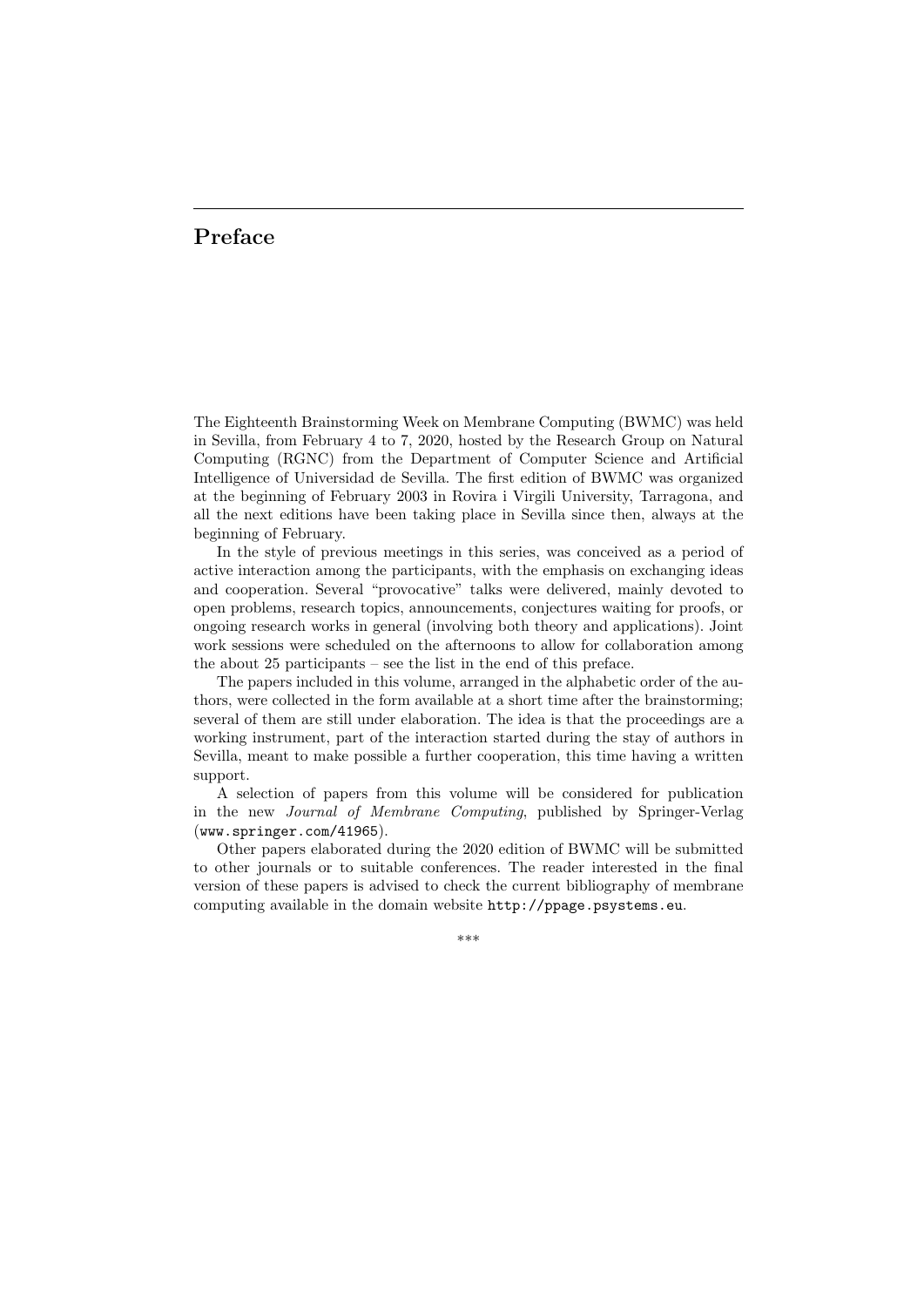## vi Preface

The list of participants as well as their email addresses are given below, with the aim of facilitating the further communication and interaction:

- 1. Artiom Alhazov, Institute of Mathematics and Computer Science of Academy of Sciences of Moldova, Moldova artiom@math.md
- 2. José A. Andreu-Guzmán, Universidad de Sevilla, Spain josandguz@gmail.com
- 3. Daniel Cagigas-Muñiz, Universidad de Sevilla, Spain dcagigas@us.es
- 4. Daniel Cascado-Caballero, Universidad de Sevilla, Spain danicas@us.es
- 5. Rodica Ceterchi, University of Bucharest, Romania rceterchi@gmail.com
- 6. L´udek Cienciala, Silesian University in Opava, Czech Republic ludek.cienciala@fpf.slu.cz
- 7. Lucie Ciencialová, Silesian University in Opava, Czech Republic lucie.ciencialova@fpf.slu.cz
- 8. Rudolf Freund, Technological University of Vienna, Austria rudolf.freund@tuwien.ac.at
- 9. Carmen Graciani, Universidad de Sevilla, Spain cgdiaz@us.es
- 10. Ricardo Graciani-Díaz, Universitat de Barcelona, Spain graciani@fqa.ub.edu
- 11. Sergiu Ivanov, IBISC, Université Évry, Université Paris-Saclay, France sergiu.ivanov@univ-evry.fr
- 12. Pramod Kumar Sethy, Eötvös Loránd University, Hungary pksethy@inf.elte.hu
- 13. Albert J. Liñán-Maho, ERIC LifeWatch, Universidad de Sevilla, Spain almaho@us.es
- 14. Miguel A. Martínez-del-Amor, Universidad de Sevilla, Spain mdelamor@us.es
- 15. David Orellana-Martín, Universidad de Sevilla, Spain dorellana@us.es
- 16. Gheorghe Păun, Romanian Academy, Romania curteadelaarges@gmail.com
- 17. Ignacio Pérez-Hurtado, Universidad de Sevilla, Spain perezh@us.es
- 18. Mario de J. Pérez-Jiménez, Universidad de Sevilla, Spain marper@us.es
- 19. Agustín Riscos-Núñez, Universidad de Sevilla, Spain ariscosn@us.es
- 20. Jos´e L. Rodr´ıguez-Andreu, ERIC LifeWatch, Universidad de Sevilla, Spain jlrodandd@us.es